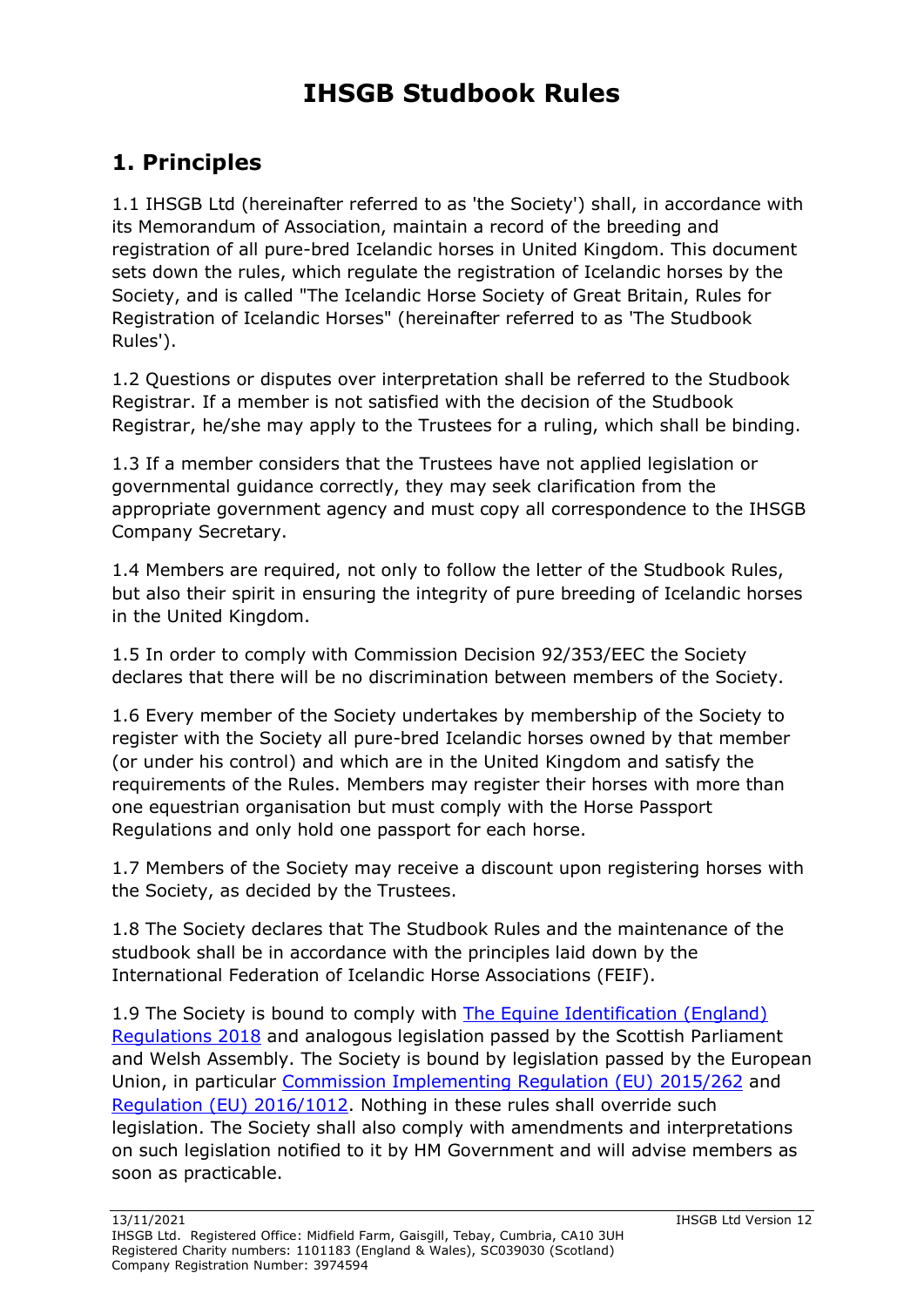## **2. Registration of Horses**

2.1 The Society will enter into the studbook, animals of the same breed that are eligible for entry under the Society's breed criteria, without discrimination on account of their country of origin.

#### **2.2 Definition of a pure-bred Icelandic horse**

The Society recognises that when Icelandic horses were first imported into the United Kingdom, there was no national or state registration system available for Icelandic horses in the United Kingdom. In respect of applications to register horses submitted prior to 1st January, 1989, the Society retained discretion as to how it satisfied itself that a horse is pure-bred, taking into account all circumstances and evidence. With effect from 1st January 1989 a horse is only be considered to be pure-bred and thus eligible for registration with the Society if it satisfies at least one of the following categories: -

a) The Horse is registered with another FEIF affiliated organization or an organization recognized under Commission Decision 92/353/EEC AND certificate of registration.

b) The Horse is born in The United Kingdom and both parents of the Horse are registered with the Society or are registered with another FEIF affiliated organization or an organization recognized under Commission Decision 92/353/EEC AND the certificates of registration.

c) If neither requirement for a) or b) is fulfilled, proof of pedigree must be provided allowing all elements of the pedigree of the horse in question to be traced to horses born in Iceland.

#### **2.3 Confirmation of parentage**

2.3.1 For the protection of its members, the Society reserves the right to confirm the pedigree of any horse by use of DNA evidence and declares the following:

Where there are reasonable grounds to doubt the pedigree of a horse, the Society may require that the horse's pedigree be investigated by 3-way DNA analysis. Such investigation shall be paid for by the Society. Following such investigation, if the committee of the Society is not satisfied that a horse is pure-bred, the horse shall be removed from the Studbook and the owner is liable to pay the Society's costs. Any owner found by the committee of the Society to have deliberately made a false entry on an application to register a horse shall be expelled from the Society (see Article 2.5) If an owner wishes to prove the pedigree of a particular horse this may be carried out by presenting the results of 3-way DNA analysis to the Studbook Registrar. In this instance no costs will accrue to the Society.

2.3.2 All stallions born during or after 2003 which are used for breeding in the United Kingdom, and those presented for breeding assessment, must have proof of parentage by three way DNA.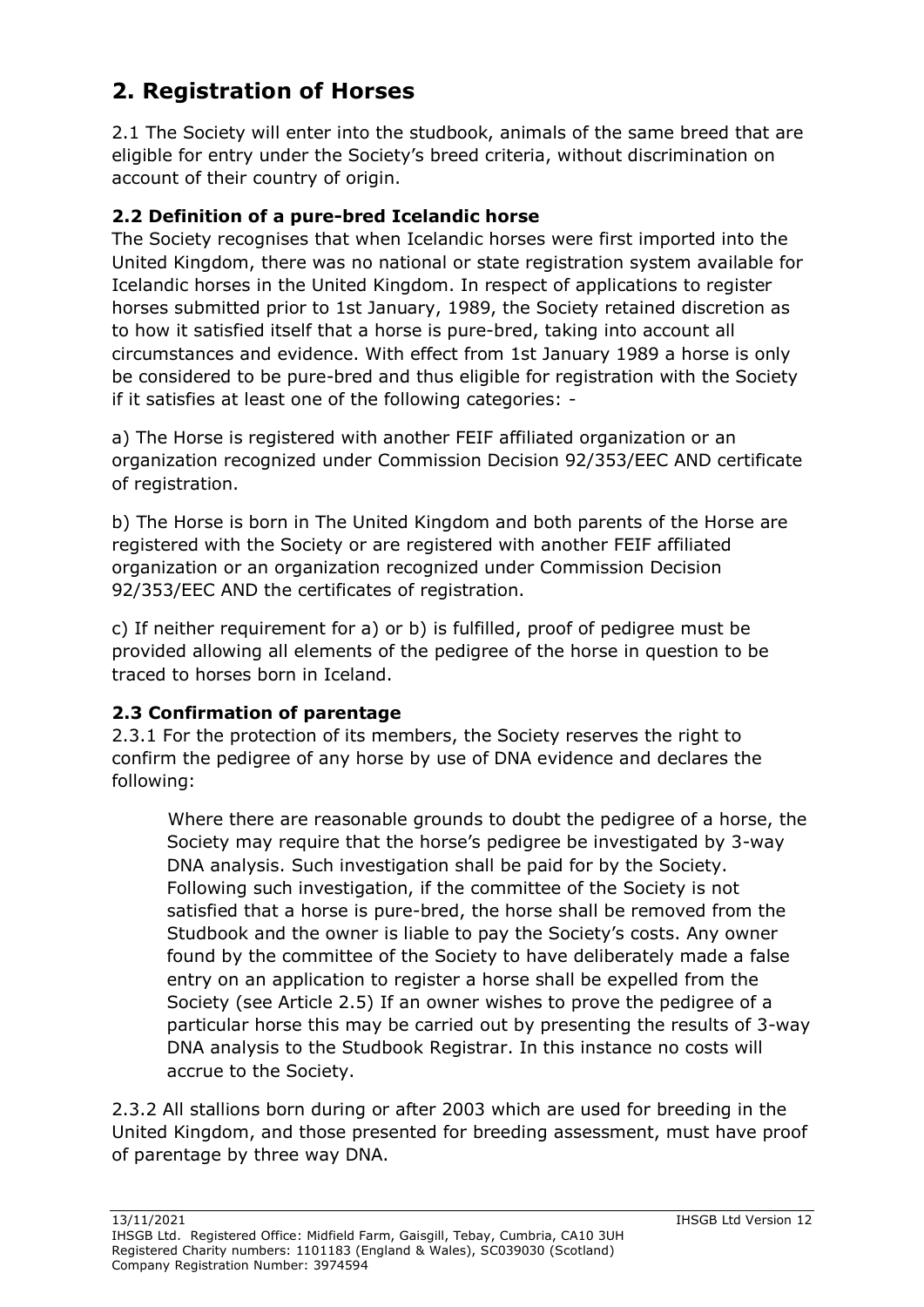### **2.4 Visiting Stallions**

A stallion temporarily located in The United Kingdom for the purpose of serving mares for a breeding season does not require to be registered if it remains in the UK for less than 90 days, but the owner, or the person responsible for said stallion shall submit to the Studbook Office such papers as would have been required under these Rules to register the horse. In addition a Stallion Serving record shall be provided to the Society before the end of the calendar year. Failure to comply with this Rule will render the progeny of that stallion born as a result of that period of service in The United Kingdom unregisterable until such time as proof of parentage has been submitted and the member will lose any members discount.

## **3. Requirements for Registration**

A Horse, which satisfies one or more of the requirements stated at 2.2 a, b or c is accepted as a pure-bred Horse. In addition owners must comply with the following sections as appropriate:

- 3.1 Horses imported into The United Kingdom
- 3.2 Horses born in The United Kingdom
- 4. Additional requirements for Stallions used for breeding in the United Kingdom
- 5. Additional requirements for Mares and Foals
- 6. Identification of Horses
- 7. Registration procedures to be followed by horse owners and the Studbook Office of IHSGB Ltd

#### **3.1 Horses Imported into The United Kingdom**

A Horse imported into The United Kingdom and fulfilling the requirements of Section 2.2 of these Rules shall be accepted into the register of IHSGB as a pure-bred Horse providing that

- a) The owner who imported the horse or the member having control of the horse on arrival in The United Kingdom, shall apply to the Studbook Office for registration no later than 30 days from the date of importation. This shall not apply in relation to a horse, which remains in the UK for less than 90 days.
- b) A horse that has been imported for longer than 30 days upon application for registration and satisfies the requirements of Section 2.2 may be accepted into the register upon payment of an additional premium equal to 50% of the standard registration fee.
- c) The Horse is individually marked before import or has been individually marked since import, in accordance with a method approval by the Society (see section 6).
- d) The owner must provide the Studbook Office with a Passport from a competent Authority, a completed Import of an Icelandic Horse form and the registration fee as determined by the Trustees.

#### **3.2 Horses born in The United Kingdom**

When a Horse is born in The United Kingdom the mare owner shall notify the Studbook Office in accordance with Section 7.4 not later than within 6 months of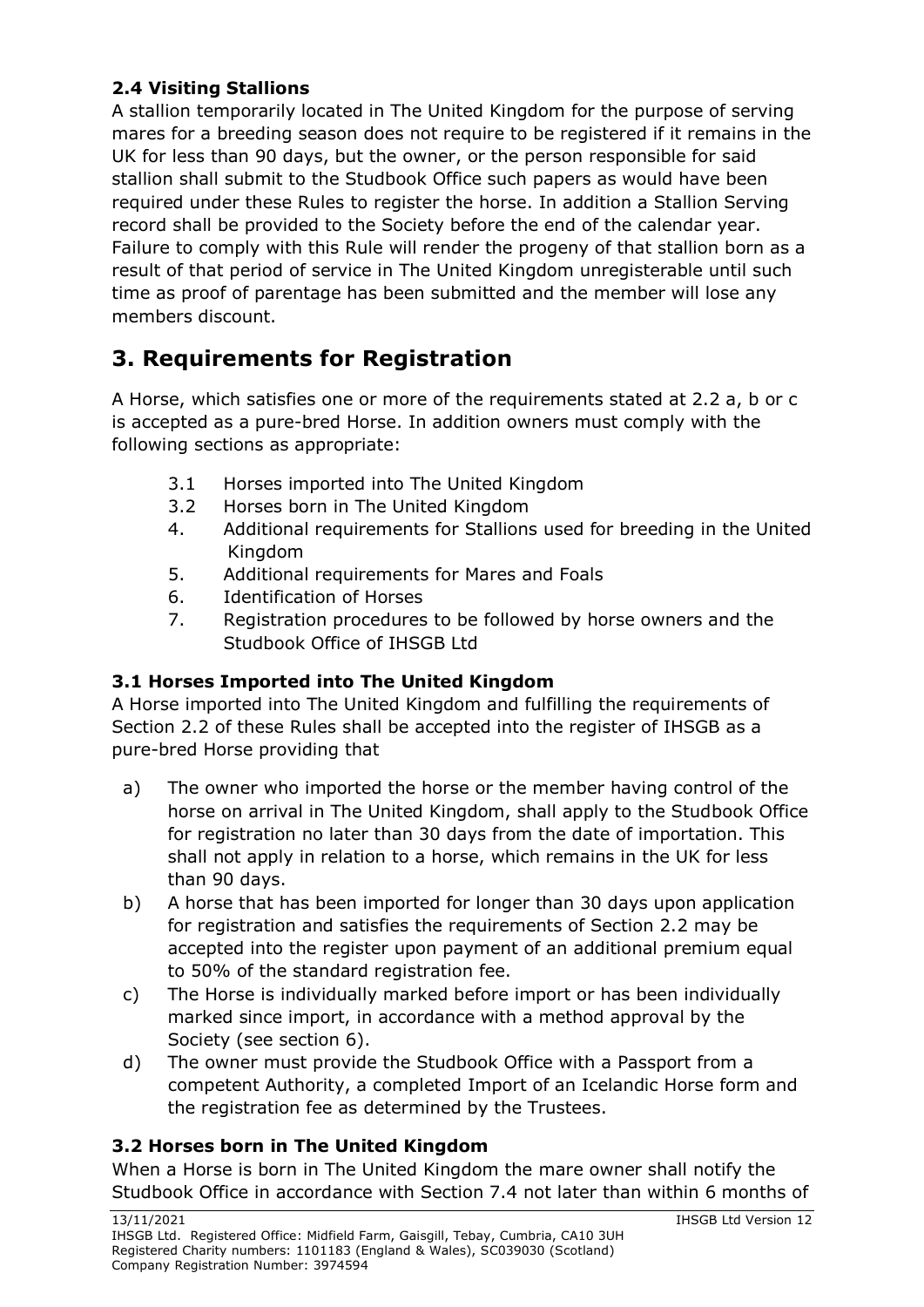birth or by 30<sup>th</sup> November of the year of birth, whichever is the later. The date of foaling must align with a Stallion Serving Record supplied in the previous year by the stallion owner. Failure to comply with all conditions will render a requirement for proof of parentage by DNA analysis.

### **4. Additional requirements for Stallions used for breeding in the United Kingdom**

### **4.1 Progeny of Stallions born since 1992**

Before progeny of any stallion born in the United Kingdom since 1992, or of any other stallion which has started serving in the United Kingdom, can be registered, the Studbook Office must receive an [IHSGB Stallion Veterinary](http://ihsgb.co.uk/wordpress/wp-content/uploads/2013/11/Stallion-Veterinary-Certificate-2016-v1.pdf)  [Certificate](http://ihsgb.co.uk/wordpress/wp-content/uploads/2013/11/Stallion-Veterinary-Certificate-2016-v1.pdf) issued by a Veterinary Surgeon registered to practice in the United Kingdom. This veterinary certificate is not required if the stallion has had a full FIZO breeding assessment with its accompanying veterinary checks. This certificate should be received by the Studbook Office prior to the stallion serving any mares and certainly prior to receipt of the stallion's first annual serving certificate. Progeny from stallions that do not receive a satisfactory certification may still be registered as pure-bred Icelandic horses, but will be placed in a separate section of the Studbook denoted by the Area of Birth Code '99' and will not be eligible to represent the Society in any International Breeding Competition. Registration will be at twice the non-member rate. (See Section 7.6.2-7.6.3)

#### **4.2 Stallions used for breeding in The United Kingdom from 2001**

All Stallions used for breeding from 1 January 2001 must have a sample of DNA material taken. This sample must be forwarded to the Studbook Office, not later than the end of the calendar year of first service, together with any fee as decided by the Trustees. The Studbook Registrar shall arrange for a laboratory test and report. A copy of the DNA profile will be returned to the stallion owner and a copy kept for Society records.

#### **4.3 Stallions born since 2003 used for breeding in the United Kingdom**

4.3.1 All stallions born in the year 2003 and thereafter must have proof of parentage by DNA analysis. Samples of DNA material must be obtained from colt, father and mother. This sample must be forwarded to the Studbook Office, preferably before but not later than the end of the calendar year of first service, together with any fee as decided by the Trustees. The Studbook Registrar shall arrange for a laboratory test and report. A Copy of the DNA profile will be returned to the stallion owner and a copy kept for Society records.

4.3.2 In situations where it is not possible to provide proof of parentage, the stallion owner may apply to the Trustees for a dispensation. The Trustees may request a ruling from FEIF.

4.3.3 Progeny from the stallion may still be registered as pure-bred Icelandic horses, but if the Trustees have not granted a dispensation, it will be placed in a separate section of the Studbook denoted by the Area of Birth Code '99' and will not be eligible to represent the Society in any International Breeding Competition. Registration will be at twice the standard rate. (See Section 7.6.2- 7.6.3)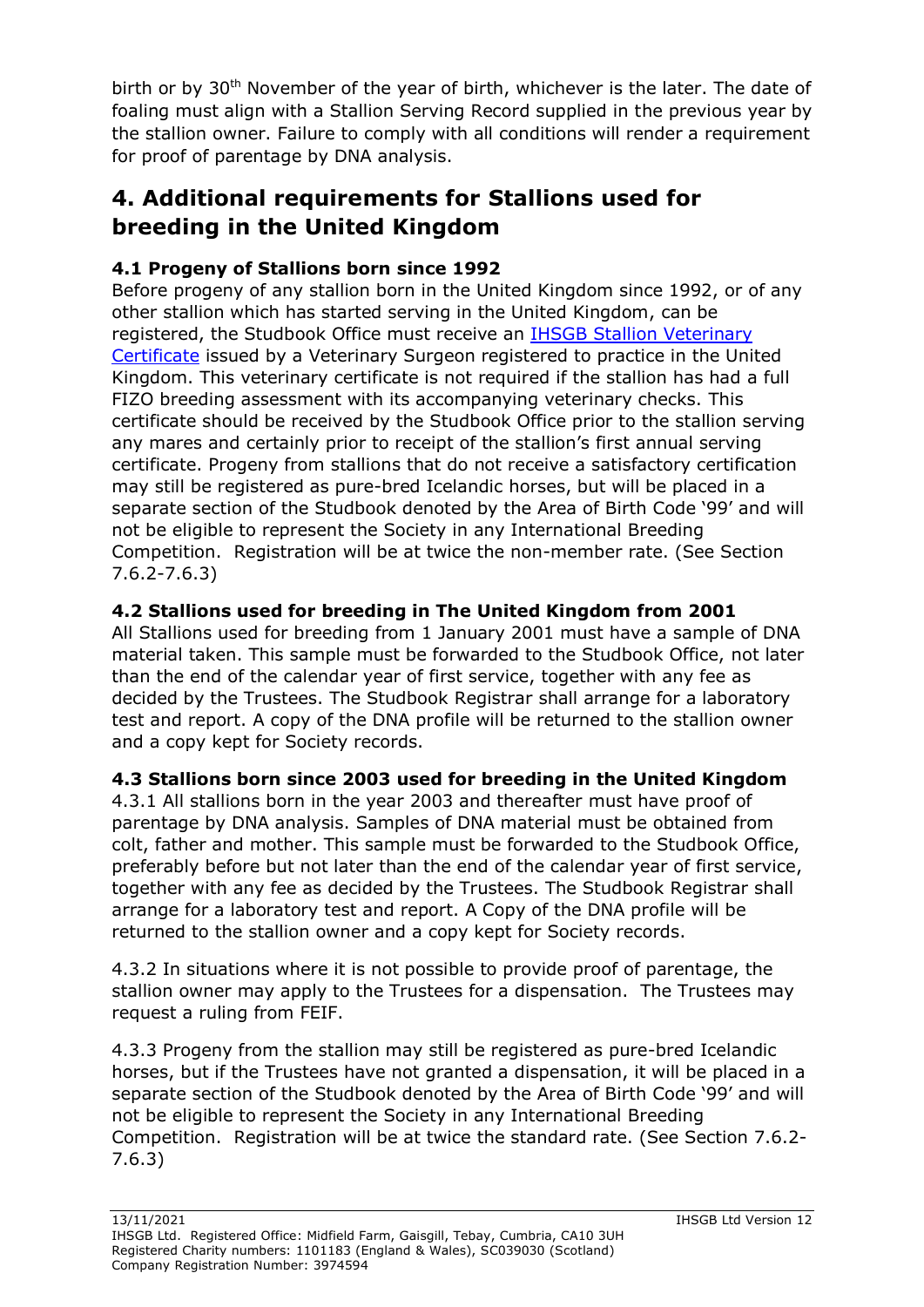## **5. Additional requirements for Mares and Foals**

5.1 DNA samples must be taken from all Foals born in the year 2003 and thereafter, and also from their mothers (if no such sample already is held). These samples must be forwarded to the Studbook Office. These samples will be stored for use should any query be raised on the pedigree of a horse or to comply with any other Society Studbook rule. A fee will only be payable if the sample is processed by a laboratory. These samples form part of the registration requirements (detailed at Section 7.4).

# **6. Identification of Horses**

6.1 Icelandic Horses as specified in Section 2 of The Studbook Rules shall be marked in accordance with:

- i) Microchipping (mandatory for all horses since 1 October 2018)
- ii) and optionally, Freeze Branding

6.2 Microchipping has been an IHSGB requirement for all pure-bred Icelandic horses born in 1996 and later. Since 1 October 2018, it is a legal requirement for all horses to have a microchip.

6.3 In the event of failure to comply with The Rules, the horse shall not be registered by the Society or in the case of a registered horse, such registration shall be suspended.

## **7. Registration procedures to be followed by horse owners and the Studbook Office of IHSGB Ltd**

This section covers the registration process, including serving, foaling, marking, gelding and registration. It also covers regulations regarding the naming of horses and studs and the Studbook number/s issued to the horse by the Society.

### **7.1 Serving**

7.1.1 The Studbook Registrar shall provide each member that has a male horse registered as entire in its second year, and meets the requirements as specified in Section 4, with a Stallion Serving Record. The stallion owner or keeper shall maintain this Stallion Service Record for each of his stallions recording the mares served by each stallion. Before the end of each calendar year the stallion owner or keeper shall submit the Stallion Service Record for each of his stallions to the Studbook Office.

7.1.2 If the male horse is not used as a stallion and/or has been gelded, the member shall return the Stallion Serving Record to the Studbook Office, annotated accordingly.

7.1.3 In the event that the owner of the stallion is not the keeper of the stallion, the keeper having control or responsibility for the stallion shall fulfil the obligations of the owner under these Rules.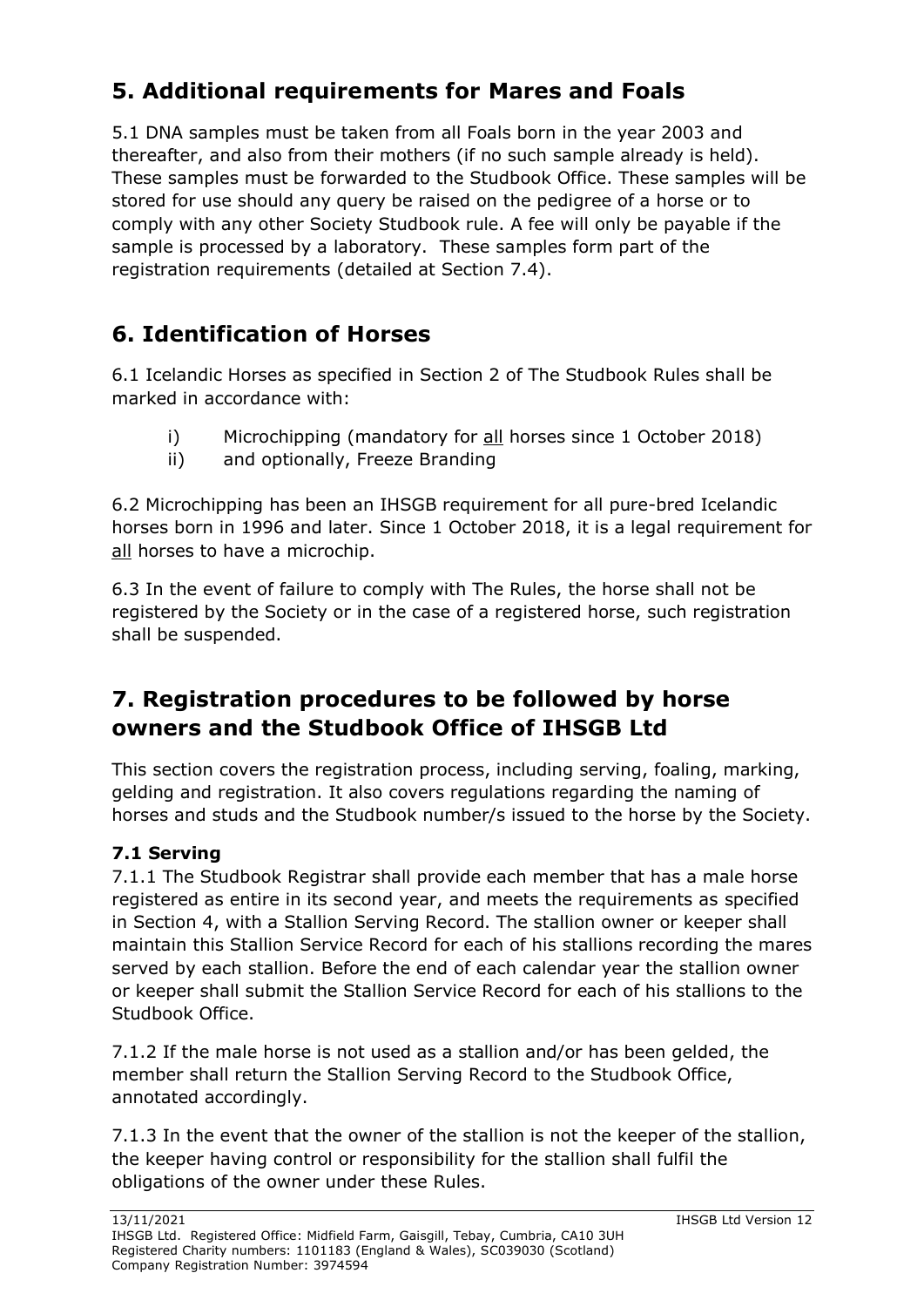7.1.4 The Studbook Registrar shall make available to the stallion owner copies of the 'Application form for foal registration & issue of passport'.

7.1.5 When a mare is served, the stallion owner shall complete their part of an Application form for foal registration & issue of passport to certify that his stallion on the date/s served the mare named and hand the form to the mare owner.

### **7.2 Artificial Insemination**

7.2.1 The stallion owner shall complete their part of an Application form for foal registration & issue of passport amended to certify that semen was collected from the stallion named on the form and transferred into the control of the owner of the mare. A veterinary certificate shall be sufficient evidence that the mare was inseminated and the date of the insemination shall be recorded. Both documents shall be forwarded to the Studbook Office.

### **7.3 Foaling**

7.3.1 When the mare foals, or the outcome of the service is otherwise determined, the owner of the mare, or the person in possession of the mare on loan at the date of the foal's birth, shall complete the Application form for foal registration & issue of passport and forward it to the Studbook Office together with the Registration fee, as determined by the Trustees in accordance with Section 7.4 - Requirements for Registration.

7.3.2 In the case of a foal born in The United Kingdom to a mare served abroad by a stallion registered with another FEIF affiliated Society or an organization recognized under Commission Decision 92/353/EEC, the mare owner must obtain either a serving certificate issued by the recognized authority in that country or require the stallion owner to complete the IHSGB Application form for foal registration & issue of passport.

### **7.4 Requirements for Registration**

7.4.1 The owner of the horse must submit a written application for registration within 6 months of birth or by  $30<sup>th</sup>$  November of the year of birth, whichever is the later. This application must include:

- a) The completed Application form for foal registration & issue of passport which includes:
- b) The completed Description form. This must be completed by a veterinary surgeon. The description must include all significant markings e.g. Star, snip, blaze, socks.
- c) A microchip number. A bar code sticker should be affixed to the Serving and Foaling and a second bar code sticker should be forwarded for use in the passport.
- d) Name to be given to the horse.
- e) Stud name requested.
- f) Sample of DNA material (hair follicles) from the foal and from the mother if not previously forwarded and already held by the Society.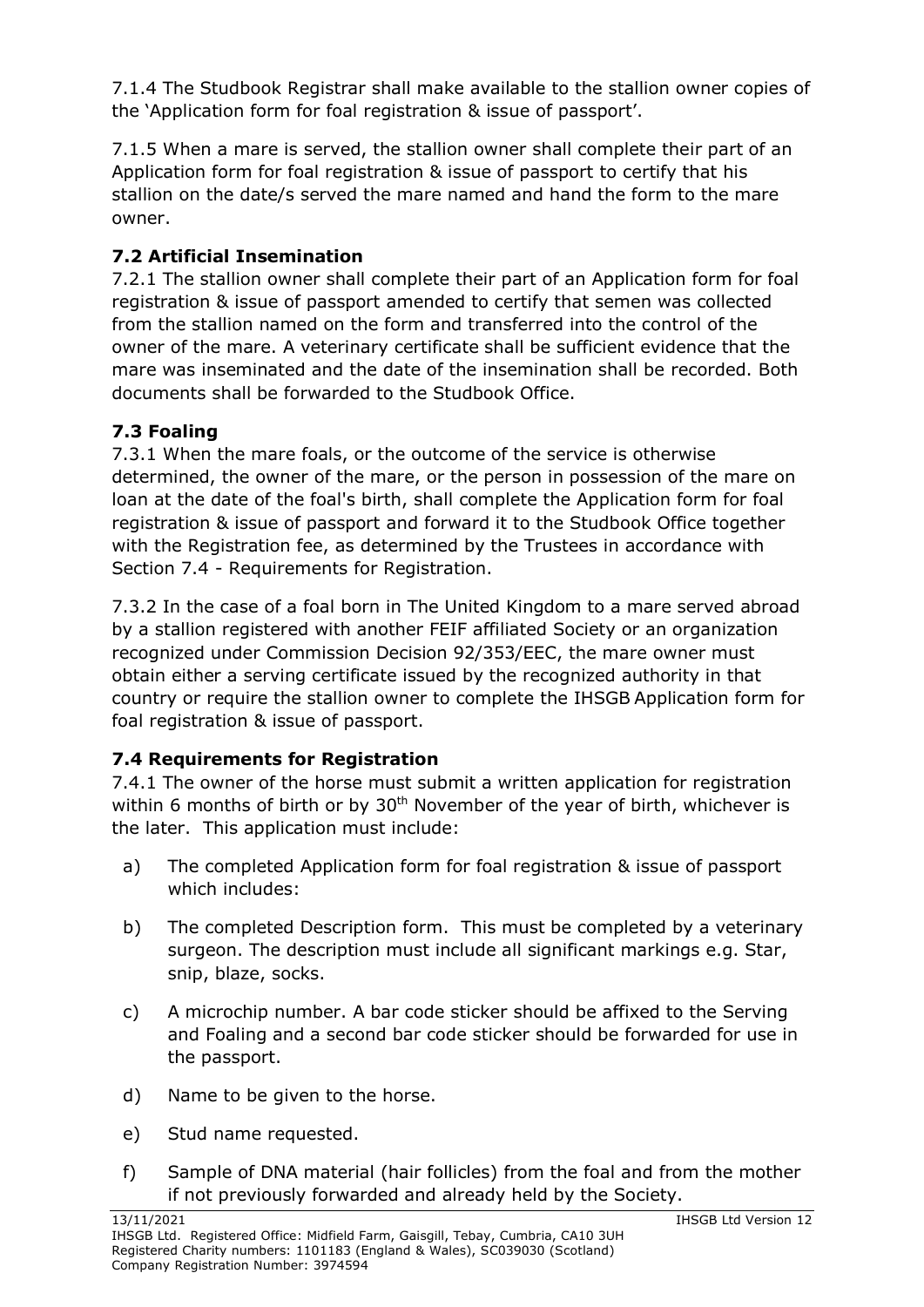g) The registration fee.

7.4.2 If a member fails to comply with all the requirements for registration within the statutory time limits, an additional premium shall be payable as determined by the Trustees.

### **7.5 Naming**

7.5.1 To retain the character of the Icelandic horse, members should use an Icelandic name when registering a horse.

7.5.2 The Studbook Registrar may at his discretion refuse to register any name of a horse, which is unacceptable, or any location as a stud name, which is inappropriate. From 2016, only approved names which are on an agreed positive list of Icelandic horse names can be automatically accepted; the approved list can be accessed through WorldFengur. New names can be added to the list by application.

7.5.3 The applicant must designate the stud name from which the horse originated. This name should be the name of the place or area in which the horse is foaled. The Studbook Registrar will advise if the Stud name chosen is not available. Stud names are issued to owners and are not transferable. An owner may have more than one stud name. In the case of a partnership, where such partnership is dissolved, the partners must agree whether the stud is to be retained by one partner or cease to be used. The partner/s must advise the Studbook Registrar accordingly.

7.5.4 Should a member purchase the property of a vendor that historically has a Stud name attached to it, or wishes to use a generic area stud name that has already been allocated, then the new breeder shall be offered the stud name with a suffix "2" e.g. "Butterworth 2" or "Newbury 2".

7.5.5 When a breeder anticipates that the horse's location is not permanent, then the name of the area should be chosen.

7.5.6 Following the Icelandic tradition a horse shall be known as being 'from' followed by the stud name location (except as specified in paragraph 7.5.7). Generic names such as "Farm" and adjectives such as "White" are not normally permitted as in stud names.

Examples:-

A horse foaled at Butterworth Farm would be known as 'X from Butterworth'.

A horse foaled near the town of Newbury could be known as "Y from Newbury".

If a horse was foaled on, for example, rented grazing the location of which varies from year to year, then the name of the nearest town or surrounding area should be used.

7.5.7 Names and locations of horses registered with a FEIF affiliated Society, or organization recognized under Commission Decision 92/353/EEC satisfy these requirements.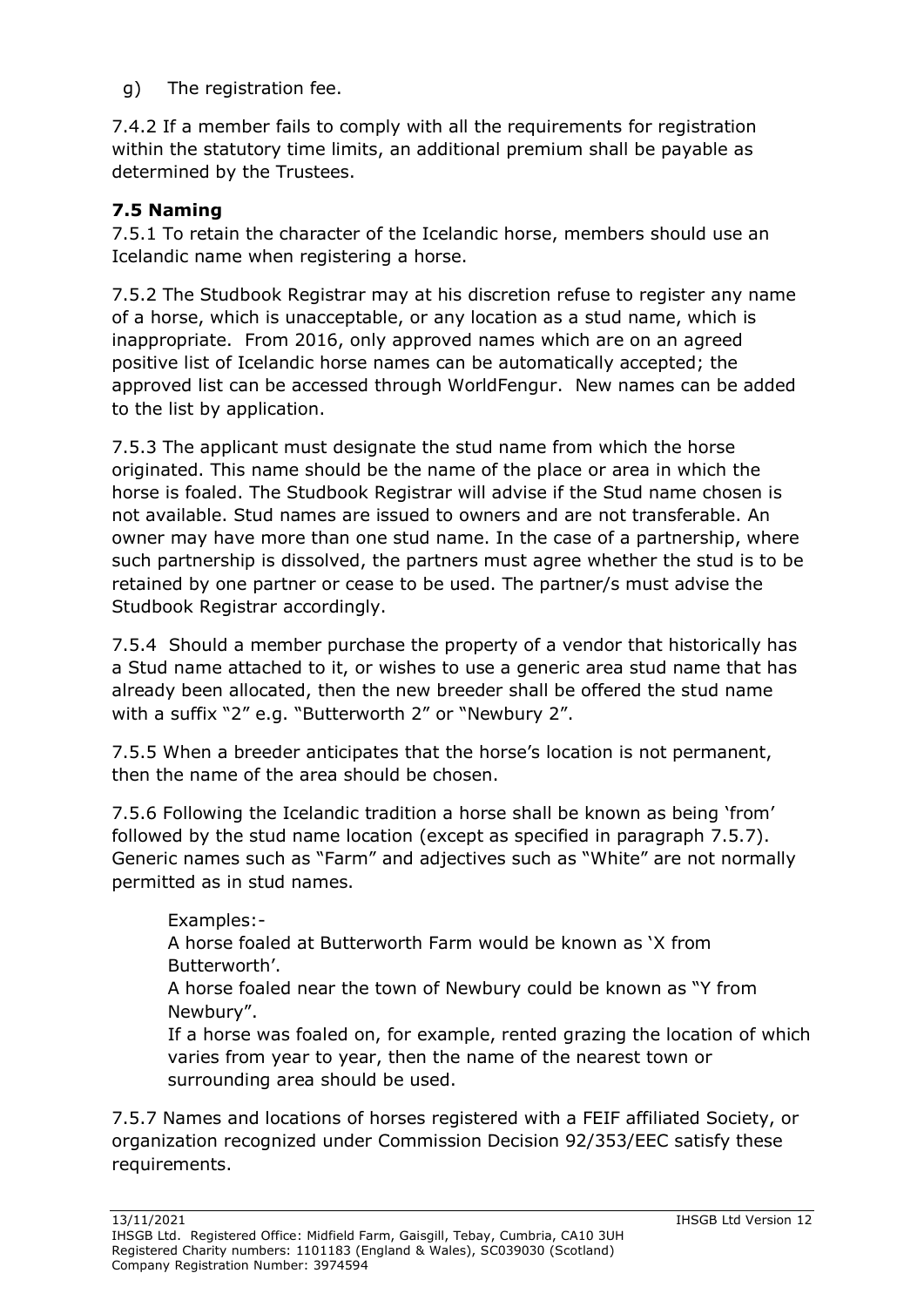#### **7.6 FEIF identification number and Universal Equine Life Number**

7.6.1 European commission Decision 93/623/EEC required each horse to be allocated a unique life identification number.

7.6.2 The Society allocates FEIF identification numbers for horses born in The United Kingdom, in accordance with the protocols in operation by FEIF.

The FEIF identification number shall denote

- a) Great Britain as the country of registration
- b) Year of Birth
- c) Sex of the horse
- d) Area of Birth (since 2002)
- e) Individual Horse Number

7.6.3 Progeny of stallions that do not receive satisfactory certification of veterinary health (see section 4.1) will be entered into a lower section of the studbook. Such horses will be denoted by the use of the Area of Birth code "99".

7.6.4 Since 2009, horses must have a Universal Equine Life Number (UELN) in the 15-digit format defined by Commission Regulation (EC) No 504/2008 and subsequent Commission Implementing Regulation (EU) 2015/262. All passports issued by the IHSGB since 2009 are therefore issued with a UELN in addition to the FEIF identification number. For pre-existing passports, UELNs have been added to the electronic records in WorldFengur.

For those cases where the IHSGB issued the passport, the 15-digit UELN commences with the six-digit EU identifier for IHSGB, which is 826032; followed by the last nine digits of the FEIF identification number.

Example: FEIF ID: GB2009269001 equates to UELN: 826032009269001

#### **7.7 Registration Fees**

7.7.1 The fee to register a new born foal will depend on breeding assessment marks awarded to the parents. Such awards must be attained at Breeding Assessments approved by the Trustees. For the purposes of this rule a minimum standard will be declared by the Trustees annually.

7.7.2 A foal from a mating between parents who have both been assessed up to the required standard will carry a discount, as determined by the trustees.

7.7.3 The fee to register a new foal from a mating between one assessed parent up to the required standard and one not assessed parent (or parent assessed to be below the required standard) will carry no discount.

7.7.4 The fee to register a foal from a mating when neither parent has been assessed to the required standard will carry a surcharge to be decided by the Breeding Team and ratified by the trustees. For the purposes of this rule the assessment may be for conformation only.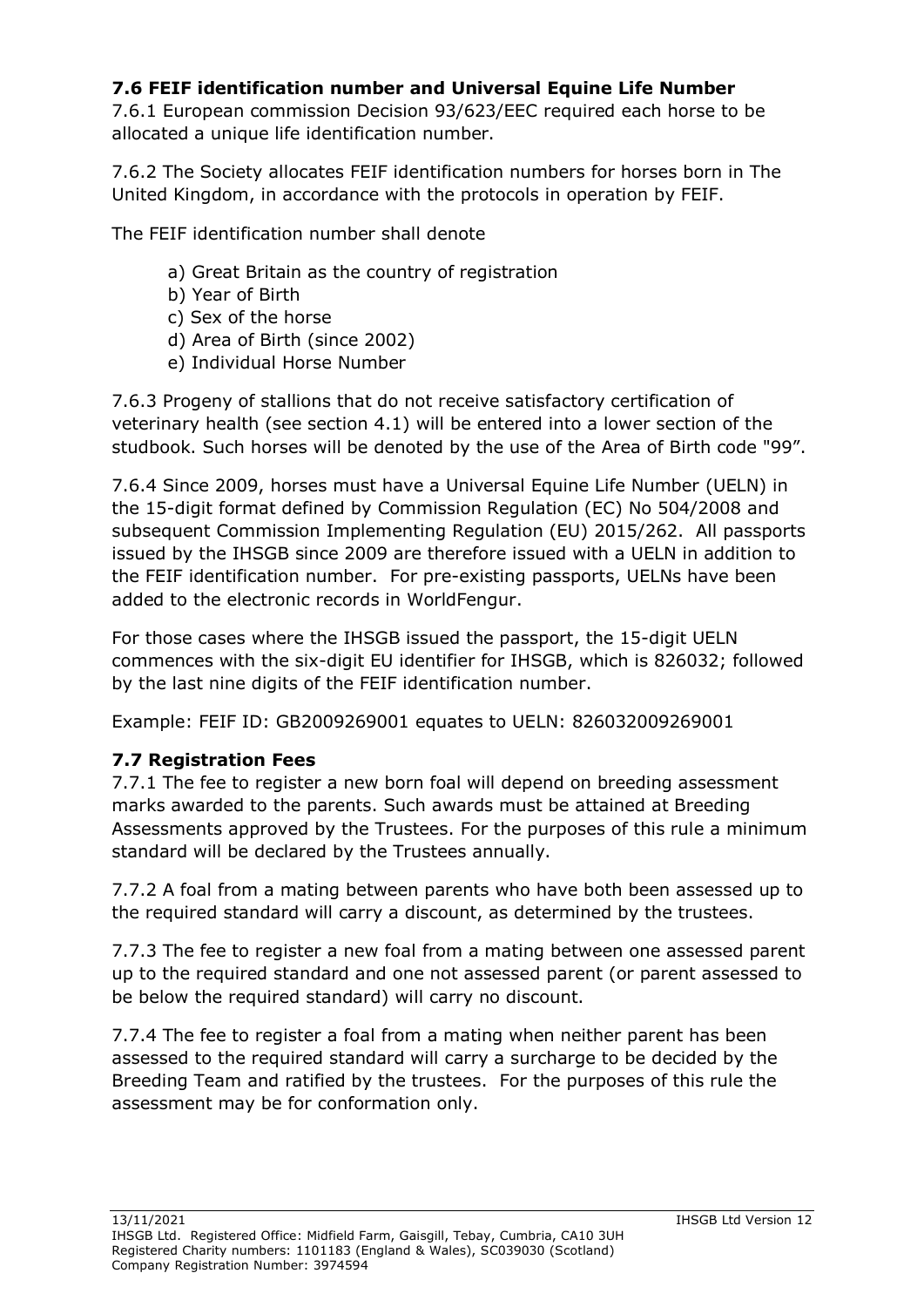# **8. Gelding**

8.1 If any male horse, which has been registered as entire, has subsequently been gelded, the Studbook Office must be notified in writing immediately, giving the date on which the horse was gelded.

## **9. Transfer of Ownership**

9.1 The Vendor shall complete a Transfer of Ownership and give it and the Passport to the buyer. The new owner shall, within 30 days of the purchase, submit the Transfer of Ownership form and the Equine Passport to the Studbook Office, together with the Transfer of Ownership fee, as determined by the Trustees. The Studbook Registrar shall amend the Society records and Passport and return it to the new owner within 10 working days of receipt. If this is not possible, in accordance with Commission Implementing Regulation (EU) 2015/262, the Studbook Office can issue a Temporary Identification Document, which shall be valid for 45 days.

9.2 Where the Passport was issued by an organization other than IHSGB, the Studbook Office will ensure that the Passport Issuing Organisation is informed of the ownership change through all appropriate databases.

## **10. Death of a horse**

10.1 On the death of a registered horse, the owner must forward the horse's Passport to the Studbook Office within 30 days advising the date of death. The Studbook Office will record the death of the horse in all appropriate databases and return the passport if requested.

# **11. Export of a horse**

11.1 When a horse is permanently exported the UK owner should notify the studbook office of the export. Such notification must be traceable e.g. letter or email. The Studbook Office will record the movement of the horse in all appropriate databases.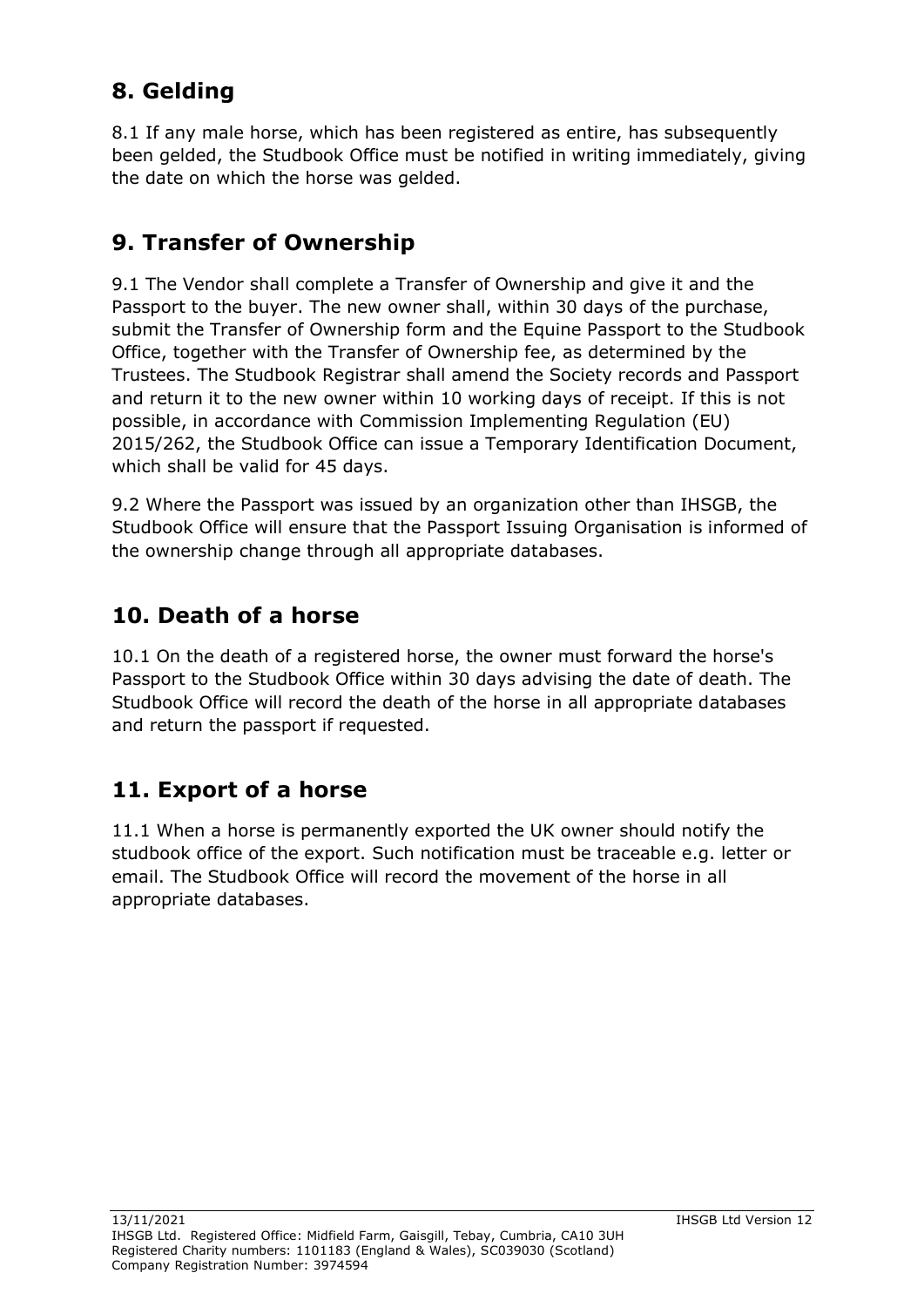## **12. Health Control of Breeding Horses from 2009**

#### **12.1 Breeding Shows**

12.1.1 At Breeding shows recognised by the Society there shall be a general health examination for all horses and some additional checks for stallions.

12.1.2 Every breeding horse that enters a breeding show must be presented for and pass a veterinary examination prior to commencing the assessment. The aim of the veterinary control is to encourage that only healthy horses are presented at breeding shows and consequently used for breeding. If a horse appears to the veterinary surgeon to be unfit to be shown (lameness, lack of fitness, doping etc.), the horse will be excluded. The Chief Judge may call for a further veterinary examination at any time during the presentation.

#### **12.2 General health control for all horses**

The health control includes: the body condition, teeth and oral status, auscultation of heart and lungs, examination of the skin, lameness evaluation and palpation of the distal limbs.

#### **12.3 Additional health control for stallions**

12.3.1 For stallions, additional health checks are required for defects to the testicles.

- a) Testicles are to be palpated and measured. The size of the testicles (scrotal width) is measured and in the case of visible difference in the size of the testicles, they are measured separately. Torsion of the testicles is noted as well as abnormalities in the consistency of the testicles.
- b) The presence of cryptorchidism (abdominal retention or inguinal retention), scrotal width with less than 8 cm and difference in the testicle size (mm3) which is equal or more than 50 % is regarded as unsound.

12.3.2 Stallion to be X-rayed for Bone Spavin prior to its first Breeding Assessment:

12.3.3 Radiographic examination of the distal tarsus is required for stallions before entering the first breeding show after attaining the age of 5 years.

- a) The examination must take place in the same calendar year as the Breeding Assessment.
- b) A complete radiographic examination is requested including four different projections of each hock.
- c) The radiographs must be sent to the Breeding Leader prior to the date of the Breeding Assessment, together with the service charge, as notified by the Trustees.
- d) The radiographs will be forwarded by the Society to an approved specialist.
- e) Information about the radiographic diagnosis will be recorded in WorldFengur for information of breeders.

#### **12.4 Stallions DNA**

All stallions presented for assessment must have proof of parentage by three way DNA analysis.